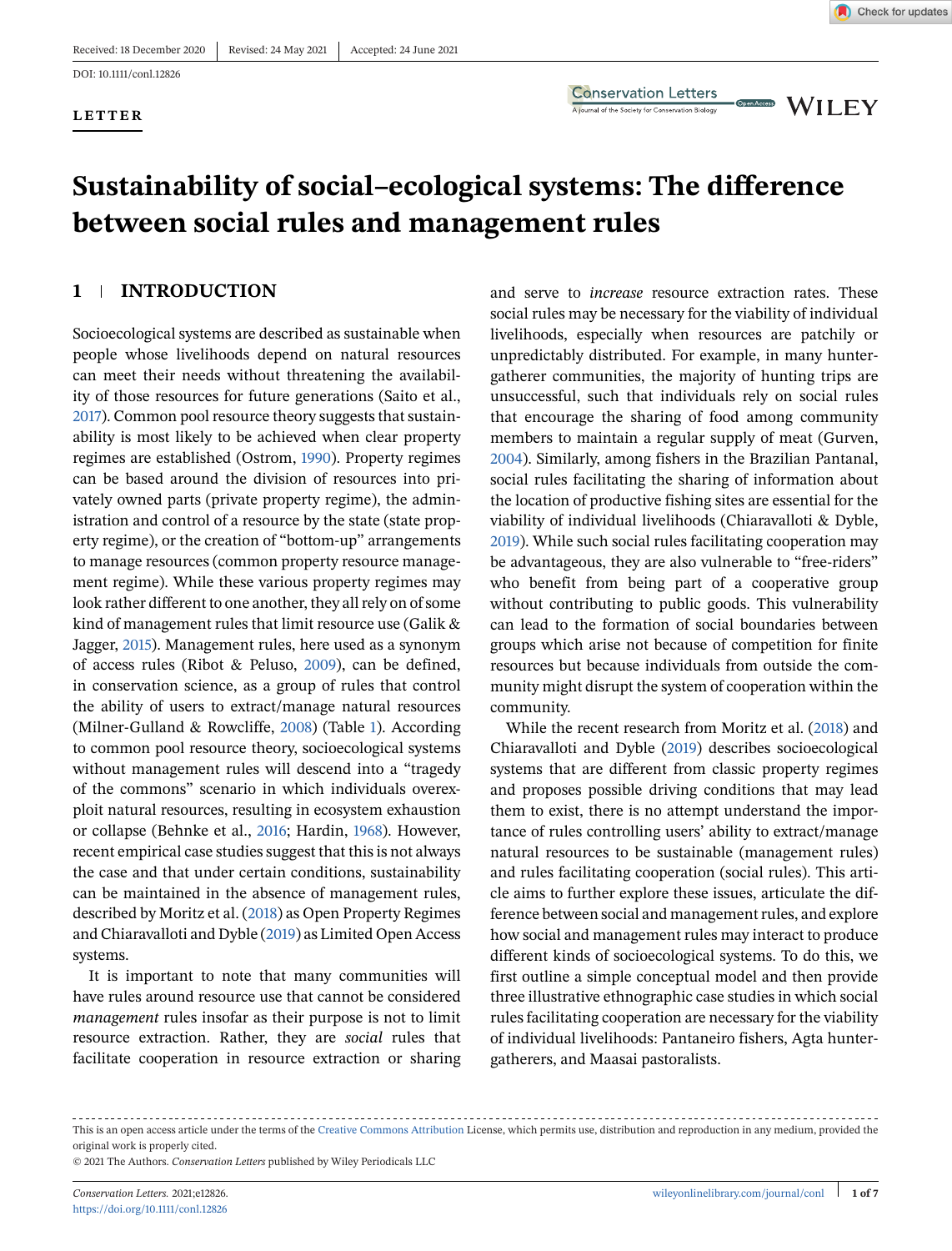<span id="page-1-0"></span>

| TABLE 1 Definitions of terms that underpin our argument that sustainability of socioecological systems is better understood when we |
|-------------------------------------------------------------------------------------------------------------------------------------|

| separate management and social rules |                                                                                                                                                                                                                                                                                                                                                                            |                             |  |  |  |
|--------------------------------------|----------------------------------------------------------------------------------------------------------------------------------------------------------------------------------------------------------------------------------------------------------------------------------------------------------------------------------------------------------------------------|-----------------------------|--|--|--|
| <b>Term</b>                          | Definition                                                                                                                                                                                                                                                                                                                                                                 | Reference                   |  |  |  |
| Common pool<br>resource              | Natural or human-made resources where one person's use subtracts from<br>another's use and where it is often necessary, but difficult and costly, to<br>exclude other users outside the group from using the resource                                                                                                                                                      | Berkes (1985)               |  |  |  |
| Property                             | Formally is considered a specific area in which an owner has the right to<br>exclude non-owners from it. However, some consider it an evolving<br>multiple layers of ownership best captured by the term "bundle of rights"                                                                                                                                                | Chiaravalloti et al. (2017) |  |  |  |
| Institution                          | Institutions are the rules of the game of a society or more formally are the<br>humanly devised constraints that structure human interaction. They are<br>composed of formal rules (statute law, common law, regulations), informal<br>constraints (conventions, norms of behaviour, and self-imposed rules of<br>behaviour); and the enforcement characteristics of both. | North (1991)                |  |  |  |
| Access                               | The ability to benefit from things—including material objects, persons,<br>institutions, and symbols.                                                                                                                                                                                                                                                                      | Ribot and Peluso (2009)     |  |  |  |
| Rules                                | Broadly understood as a socially transmitted and customary normative<br>injunction or immanently normative disposition, that in circumstances X<br>do Y                                                                                                                                                                                                                    | Hodgson (2006)              |  |  |  |
| <b>Norms</b>                         | Patterns of behaviour that give rise to "behavioural rules" internal to the<br>individual, as opposed to the external, agreed-upon rules that constitute<br>institutions                                                                                                                                                                                                   | <b>Wallis</b> (2017)        |  |  |  |

# **1.1 A conceptual framework to differentiate social and management rules in socioecological systems**

Let us imagine a simple socioecological system in which a population of people, in the absence of any kind of management rules or collaboration with other agents, will extract resources at a level defined by *P*. Let us also imagine that there is an ecological threshold *T*, below which an average individual's resource extraction must remain for the system to be ecologically sustainable. As such, if *P* > *T*, management rules are needed to avoid a tragedy of the commons (Olsson & Folke, [2004\)](#page-6-0). Let us say that management rules may be able to limit individual resource extraction by some amount called *M*. Where  $P > T$  but  $P - M$ < *T*, management rules can successfully reduce resource extraction to sustainable levels resulting in a successful property regime (Holt, [2005\)](#page-5-0). For purposes of this model, *M* could be a product of "top down" rules imposed by governments, the incentives to limit resource extraction resulting from private ownership of resources or "bottom-up" rules created by communities themselves (Behnke, [2018\)](#page-5-0). Examples of successful property regimes can be seen all around the globe and are the stock-in-trade of classic socioecological work (Ostrom, [1990\)](#page-6-0). In the Amazon floodplains, for example, communities implemented an *arapaima* fishing management system by using their traditional skills to balance and adjust the number of fish they harvest in a common property resource management regime (Campos-Silva & Peres, [2016\)](#page-5-0). Among lobster fishers in Maine, rules

exist about rotating fishing localities and imposing restrictions on the number and size of lobsters one can take (Waring & Acheson, [2018\)](#page-6-0). In each case, management rules limit personal resource extraction, allowing ecological sustainability: where  $P > T$  but  $P - M < T$ ; management rules facilitate sustainability.

As mentioned above, resource extraction does not always need to be limited by management rules for ecological sustainability to be maintained (Moritz et al., [2018\)](#page-5-0). Such systems are likely to be those in which ecological dynamics keep the system in a nonequilibrium state and/or a significant proportion of key resources remain unexploitable (Moritz et al., [2018\)](#page-5-0). In the Pantanal wetlands, for instance, fishers can access between 31% and 50% of the local fish stock at any one time, reducing their capacity for resource extraction (Chiaravalloti et al., [2021\)](#page-5-0). Similarly, in Cameroonian floodplains, at least two-thirds of the grassland is stored under water and cannot be accessed by mobile pastoralists for much of the year (Scholte, [2007\)](#page-6-0). In these cases, where individual resource extraction (*P*) is limited by ecological and/or technological constraints such that  $P < T$ ; ecological sustainability does not require the creation or imposition of management rules (Moritz et al., [2018\)](#page-5-0).

While some socioecological systems may not need management rules, they may need social rules to guarantee economic sustainability. To clarify what we mean by this, we must introduce a second threshold called *I*, which is the minimum amount of resources that an individual needs to survive or to maintain his/her livelihood. In most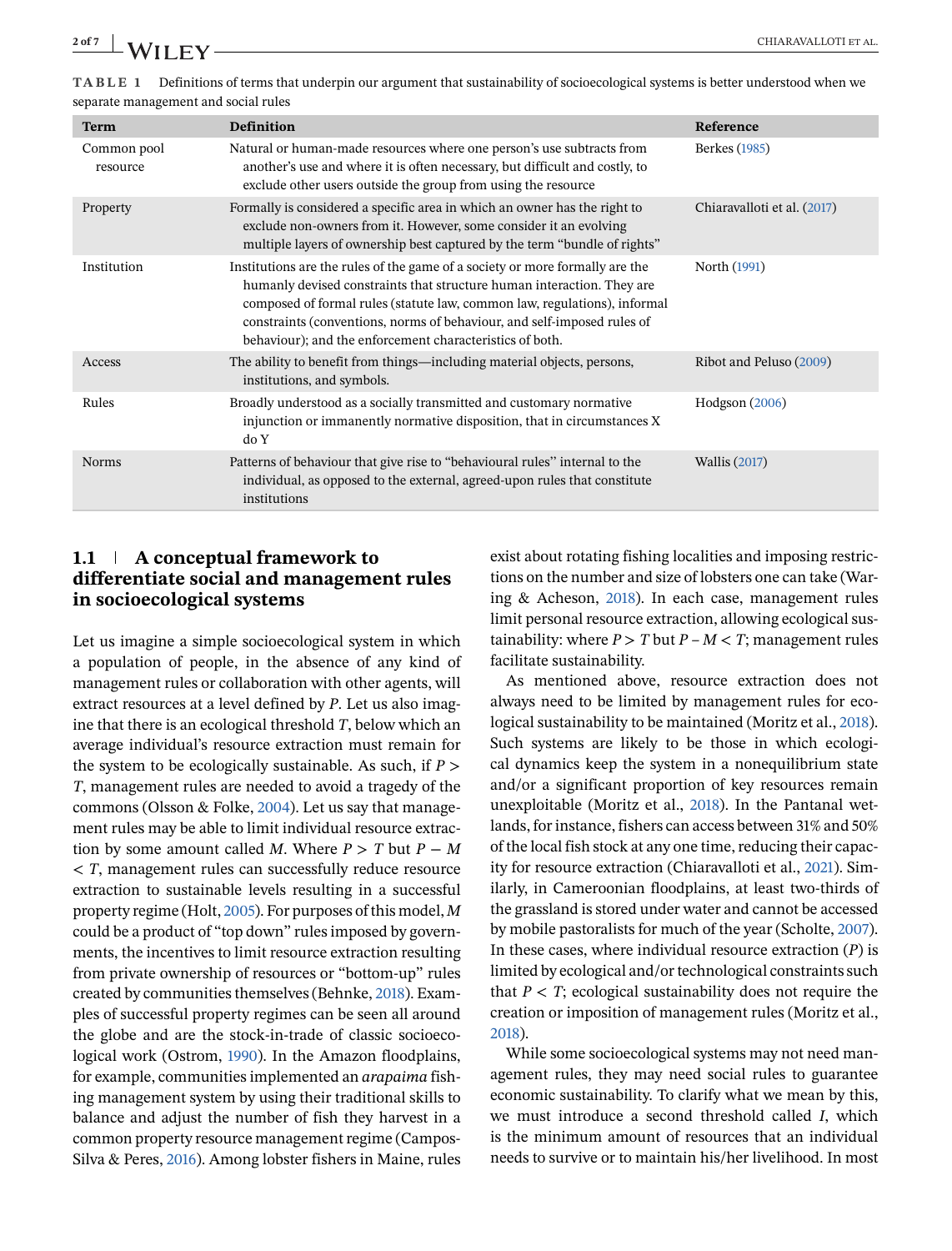<span id="page-2-0"></span>**TABLE 2** Conditions favoring common property regimes, cooperative open access, and open access

| <b>Situation</b>                                                             | <b>Possible solution</b>                                   | Result if solved                                                   | <b>Ethnographic examples</b>                                   |
|------------------------------------------------------------------------------|------------------------------------------------------------|--------------------------------------------------------------------|----------------------------------------------------------------|
| $I < P$ and $P > T$ Individuals can<br>survive Ecologically<br>unsustainable | Introduction of<br>management rules so<br>that $P - M < T$ | Common property regime:<br>bounded groups with<br>management rules | Mamirauá Amazon fisheries<br>Campos-Silva and Peres (2016)     |
| $P < I < T$ Individuals cannot<br>survive Ecologically sustainable           | Introduction of social rules<br>so that $P + S > I$        | Cooperative open access:<br>bounded groups with<br>social rules    | The Agta, Pantaneiro fishers<br>Chiaravalloti and Dyble (2019) |
| $I < P < T$ Individuals can<br>survive Ecologically sustainable              | No rules required                                          | Open access regime                                                 | Turkmenistan pastoralist Behnke et al.<br>(2016)               |

*P* is the level at which an individual will extract resources in the absence of either management or social rules, *T* is the ecological threshold, *I* is the minimum amount of resources that an individual needs to maintain their livelihood, *M* is the amount that resource extraction is reduced by as a result of management rules, and *S* is the amount that resource extraction is increased by as a result of social rules.

systems where property regimes are described, it is assumed that lone individuals can successfully survive (i.e., that  $P > I$ ) (Galik & Jagger, [2015\)](#page-5-0). However, in some ecosystems, this is not the case—lone individuals cannot survive and so rely on cooperation with others to increase their return rates (Monk et al., [2018\)](#page-5-0). For example, among many hunter-gatherers, foraging returns are too stochastic for individuals to have a reliable foraging income on their own and to counter this, they rely on extensive food sharing within the community (Dyble et al., [2016\)](#page-5-0). A similar situation exists for the Pantanal fisheries– information sharing, supported by social rules, is necessary for survival. Where cooperation is necessary for survival  $P \leq I$  but  $P +$  $S > I$ , where *S* is the improvement to return rates through cooperation.

If cooperation (*S*) were easy to achieve then the above scenario in which  $P + S > I$  would be little more than a highly cooperative version of an open property regime. In practice, however, the cooperation assumed by *S* requires communities to introduce social rules and social arrangements in order to overcome the "free rider" problem described above. Solving this free-rider problem is rarely straightforward—it requires a range of mechanisms including indirect reciprocity, gossip, ostracism, and punishment that are often facilitated by the formation of welldefined social groups with shared social norms, as is the case in the Pantanal (Chiaravalloti & Dyble, [2019\)](#page-5-0). This is what we describe as a cooperative open access socioecological system, defined as a system in which communities do not require management rules to ensure ecological sustainability but do require the formation of bounded social groups with rules facilitating cooperation in order to survive. Superficially, it may appear similar to a common property regime in that it results in groups with rules. However, these rules are entirely different, aimed at facilitating cooperation to increase return rates rather than management rules to reduce return rates. Cooperative open access is a consequence of a fundamentally different social–ecological challenge—that of individual

resource extraction being below the level required for survival (Table 2). Below, we explore the importance of social rules in three socioecological systems.

# **1.2** *Pantaneiros* **fishers in Brazil**

The *Pantaneiro* fisher communities live in the western border of the Pantanal wetland, Brazil. Fishing is the main livelihood for over 70% of local people (Chiaravalloti, [2019\)](#page-5-0) (Figure [1\)](#page-3-0). Extended families occupy different sites throughout the floodplain. Groups of four or five extended families, normally bounded through kinship, form a community.

The main ecological challenge facing the *Pantaneiro* communities is the temporal and spatial unpredictability in the distribution of fish. This is largely a result of the north-south flood pulse in the Pantanal. Due to the slight gradient of the terrain in the Pantanal, the flood pulse takes 3–4 months to pass through and is highly variable from year to year (Junk et al., [2006\)](#page-5-0). Additionally, large quantities of floating vegetation mats move freely throughout the floodplain, continually blocking and opening different water bodies (Pott et al., [2011\)](#page-6-0). For small-scale *Pantaneiro* fishers, this results in a system that is highly unpredictable: on average, fishing grounds stay available and profitable for no longer than 5 days. Fishers survive by sharing information about productive fishing grounds with one another and by moving to fish in the same place (Chiaravalloti & Dyble, [2019\)](#page-5-0). The information is shared and discussed during ice-tea drinking sessions, of which several are held each day. However, the openness and reciprocity shown among people from the same community does not extend to people from outside their community, with whom neither information nor fishing grounds are shared (Chiaravalloti, [2019\)](#page-5-0). To avoid any kind of contact (e.g., outsiders seeing where they are going), the community has a clear territory which they will defend if those fishers from other communities trespass its limits.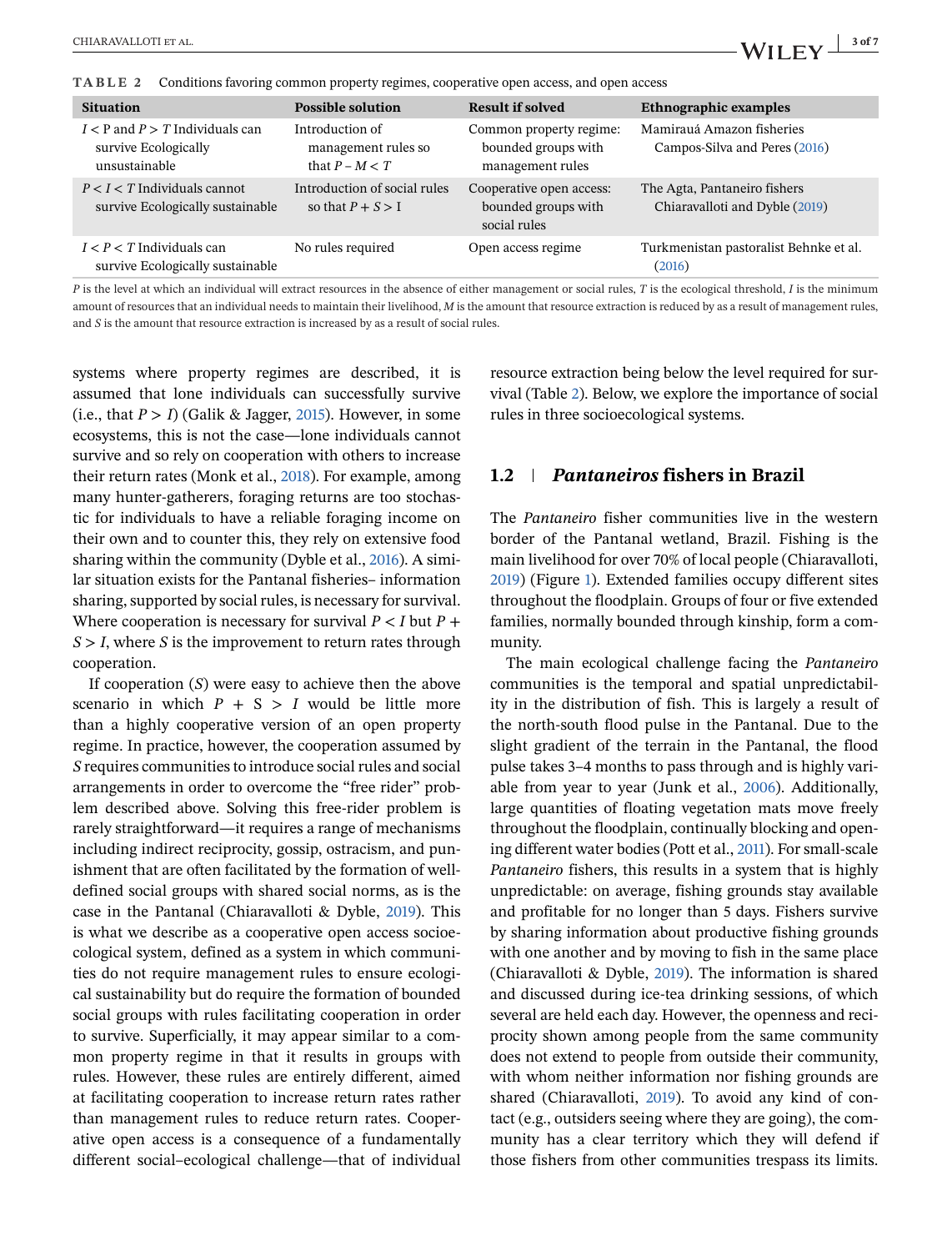<span id="page-3-0"></span>

**FIGURE 1** Our three ethnographic case studies: Pantanal fishers (left), Agta foragers (centre), and Maasai pastoralists (right). Maasai photograph courtesy of Aidan Keane.

Ethnographic research has recorded several knife fights related to such conflicts (Chiaravalloti, [2019\)](#page-5-0).

The system we see in the Pantanal involves social rules but not management rules and includes some features that are typical of an *open* property regime such as high levels of mobility and a lack of clear boundaries between community members (Chiaravalloti, [2019\)](#page-5-0). However, we also see bounded social groups within which individuals cooperate extensively according to a shared set of social norms.

# **1.3 Agta foragers in the Philippines**

The Agta live along the northeastern coast of Luzon in the northern Philippines and have an economy that includes a mix of foraging, agriculture, and wage labor, with some groups still engaged almost entirely in foraging (Dyble et al., [2019\)](#page-5-0). The Agta live in small but mobile groups within which they cooperate extensively in foraging, childcare, and food sharing (Dyble et al., [2016\)](#page-5-0). As for many foragers (Gurven, [2004\)](#page-5-0), cooperation in food sharing is essential to mitigate against day-to-day shortfalls in hunting or fishing success and it is highly likely that a single family would be unable to survive without this cooperative food sharing that is reflected by a general ethic of egalitarianism and maintained through social norms that promote sharing (Smith et al., [2017\)](#page-6-0). While these *social* rules promoting cooperation are an important part of life, *management* rules limiting foraging returns are not. However, the fragility of cooperation within groups means that group membership is still controlled (largely through kinship ties) and there is a kind of social boundary defense among the Agta similar to that described among other small-scale foraging groups (Cashdan et al., [1983\)](#page-5-0) in which permission is sought before foraging in another group's territory. The necessity to share food also means that it is logistically difficult to forage in an area without joining

the nearest group—exclusion from this group therefore, in effect, maintains a territory. This system is an example of a cooperative open access system insofar as the formation of bounded social groups with clear social norms is necessary for survival but ecological factors and low population density mean that management rules are not necessary for sustainability.

## **1.4 Maasai pastoralists in East Africa**

Maasai pastoralists manage livestock in a highly unpredictable East African savanna rangeland environment (Figure 1). They have customarily dealt with drought and disease by moving to access forage and to avoid seasonally high disease vector populations threatening livestock health (Miller et al., [2014\)](#page-5-0). Though Kenya Maasai land is largely privatized, in Tanzania (and in parts of Kenya where land is still held in common) Maasai livestock management hinges on common property rules, with communal dry season grazing clearly delineated and set aside, timing of access controlled, and penalties imposed for infringement. This corresponds to the top row of Table [2.](#page-2-0) But at the start of the wet season, with animals at their most depleted, new growth grazing is increasingly available but patchy, unpredictable, of variable quality. Many other drivers of herding decisions are similarly unpredictable: seasonal eruptions of disease vector populations, market price fluctuations and differentials, security hazards presented by human or wild predators (Homewood, [2008\)](#page-5-0). To navigate these complexities, herders rely on cooperative information sharing, through channels built into social structure and process, corresponding to the middle row of Table [2.](#page-2-0) With good rains though, good grazing is temporarily superabundant, and where there is no security or disease threat people's herding decisions correspond to the bottom row of Table [2](#page-2-0) (Homewood, [2017\)](#page-5-0). With conditions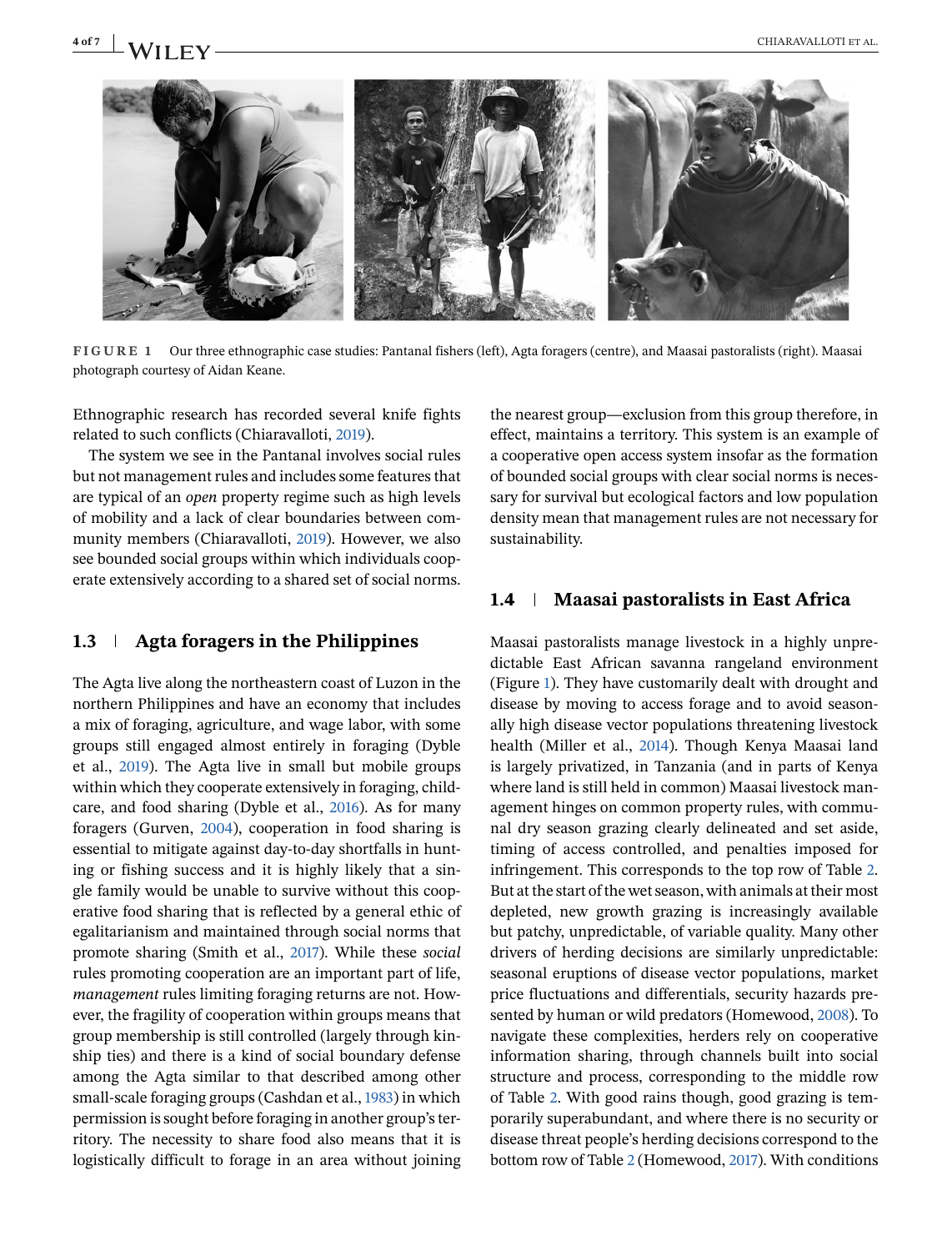continually shifting across time and space, and with no single overriding driver of ecological dynamics or social need, Maasai pastoralists manage a hybrid system with a mix of cooperative open access within an overtly common property regime framework.

The two different sets of rules described above—for management or for cooperation—are distinct but not necessarily mutually exclusive. Complex cases where both occur side by side, applying respectively to different dimensions of the resource base, may arise (cf. the "complex mosaic" system historically prevalent among the Borana of East Africa: Robinson, [2019\)](#page-6-0).

# **2 Conclusion**

Developing a clear understanding of how different communities deal with their ecological dynamics is critical for conservation science and practice. Based on standard property regime principles, most conservation and development initiatives currently focus their actions on management rules that aim to restrict humans' natural resource extraction (van Laerhoven et al., [2020\)](#page-6-0). For instance, the creation of national parks and other strictly protected areas is underpinned by an assumption that large areas should be set aside from human use or contact in order to protect the environment (Neumann, [2004\)](#page-6-0). Indeed, most socioecological systems do require some form of management rules for sustainability to be ensured. However, this is not the case for all systems and adopting a one-size-fitsall approach may be detrimental or unnecessary where the ecology and technology is such that open property regime or cooperative open access systems are sustainable (Chiaravalloti & Dyble, [2019;](#page-5-0) Moritz et al., [2018\)](#page-5-0). The theoretical model we present opens the possibility for new or optimized conservation strategies.

We argue that in some cases, it is the social rules for cooperation that make social–ecological systems sustainable, especially where unpredictable ecosystem dynamics and limited exploitation technologies make people unlikely to overstep ecological thresholds. In these cases, the primary conservation focus should be on social (rather than ecological) sustainability. Serious threat presented by existing users shifting to exploitation technology that is not sustainable, or new users coming in with such technology, would be all the more likely where social or cooperative systems are weak or collapse. It is important therefore not just to enforce against trespassing or freeriding, but to strengthen social systems that sustain social cooperation. For instance, financial resources for community reserves governed by cooperative open access or open property regimes may be better allocated in avoiding trespassing than biodiversity monitoring, since there is no need for

management rules to guarantee sustainability. Where local resource use practices are demonstrably sustainable, but social /cooperative systems are vulnerable—for example, to external commercial pressures—conservation should acknowledge that sustainability and promote those customary practices; support indigenous peoples' and local communities' (IPLC) land rights against state and corporate resource grab; ensure government enforces exclusion against trespass and illegal extraction; and ensure returns to IPLC from, for example, ecotourism are realistic and equitably distributed. Where unpredictable ecosystem dynamics make social cooperation key to social– ecological sustainability, conservation must acknowledge that unpredictably fluctuating conditions require flexible access which will necessarily change across seasons and years and acknowledge the consequent need for mobility as a key dimension of community resource use. Conservation should acknowledge community expertise in responding to changing conditions and allow for fuzzy social and spatial boundaries in resource access and use, under IPLC management, as exemplified by dynamic conservation areas or seasonal protected areas (D'Aiola et al., 2019; Chiaravalloti, 2017).

## **ACKNOWLEDGMENTS**

The authors are grateful to Agta, Pantaeiro, and Maasai communities for their hospitality during field trips.

#### **CONFLICT OF INTEREST**

The authors have no conflict of interest.

## **AUTHOR CONTRIBUTIONS**

RC and MD wrote the main manuscript text and prepared Figure [1.](#page-3-0) KH contributed the Maasai case study. All authors contributed to the discussion and reviewed the manuscript.

## **ETH ICS STATEMENT**

Data for this study were collected by authors referred throughout the paper.

## **DATA ACCESSIBILITY STATEMENT**

The data that support this study are available in the references provided through the paper.

> Rafael M. Chiaravalloti<sup>1,2,3</sup> Katherine Homewood<sup>4</sup> Mark Dyble<sup>[4](#page-5-0)</sup>

*<sup>1</sup> Smithsonian Conservation Biology Institute, Front Royal, Virginia, USA <sup>2</sup> Imperial College London, Centre for Environmental Policy/Royal Society, London, UK*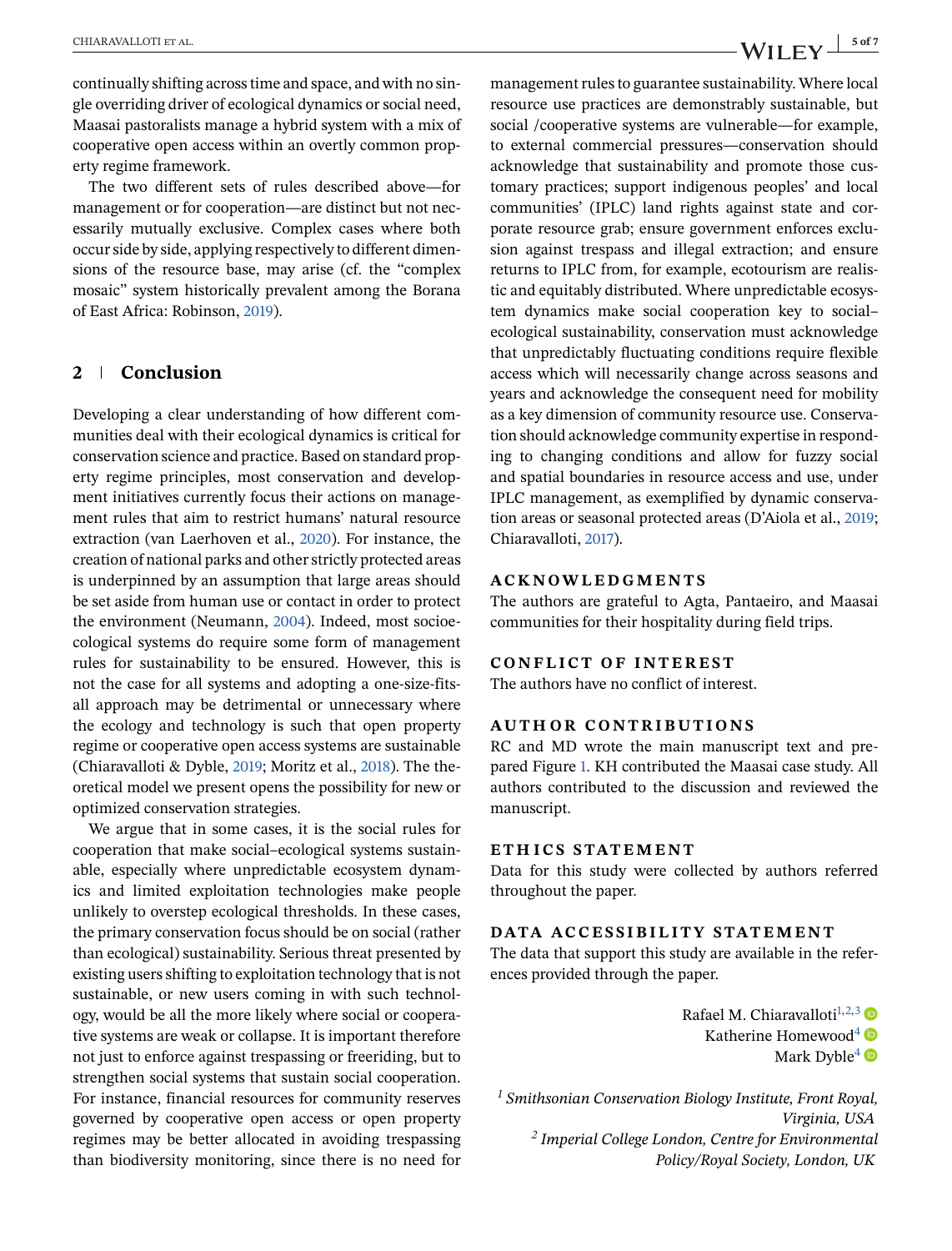<span id="page-5-0"></span>**6 of 7 A/II EV CHIARAVALLOTI ET AL.** 

*<sup>3</sup> IPE – Institute of Ecological Research, Nazaré Paulista, SP, Brazil <sup>4</sup> Department of Anthropology, University College London, 14 Taviton Street, London WC1H 0BW, UK*

#### **Correspondence**

Mark Dyble, Anthropology Department, University College London, London, WC1H 0BW, UK. Email: [m.dyble@ucl.ac.uk](mailto:m.dyble@ucl.ac.uk)

#### **KEYWORDS**

Agta hunter-gatherers, conservation initiatives, limited open access, Maasai pastoralists, open property regime, Pantaneiro fishers, socioecological systems, sustainability

#### **ORCID**

*Rafael M. Chiaravalloti* [https://orcid.org/0000-0003-](https://orcid.org/0000-0003-4271-3749) [4271-3749](https://orcid.org/0000-0003-4271-3749)

*Katherine Homewood* [https://orcid.org/0000-0001-](https://orcid.org/0000-0001-7391-985X) [7391-985X](https://orcid.org/0000-0001-7391-985X)

*Mark Dyble* <https://orcid.org/0000-0001-6861-1631>

### **REFERENCES**

Behnke, R. (2018). Open access and the sovereign commons: A political ecology of pastoral land tenure. *Land Use Policy 76*, 708–718. <https://doi.org/10.1016/j.landusepol.2018.02.054>

Behnke, R., Robinson, S., & Milner-Gulland, E. J. (2016). Governing open access: Livestock distributions and institutional control in the Karakum Desert of Turkmenistan. *Land Use Policy 52*, 103–119. <https://doi.org/10.1016/j.landusepol.2015.12.012>

- Berkes, F. (1985). Fishermen and 'the tragedy of the commons'. *Environmental conservation*, *12*(3), 199–206.
- Campos-Silva, J. V., & Peres, C. A. (2016). Community-based management induces rapid recovery of a high-value tropical freshwater fishery. *Scientific Report 6*, 1–13. <https://doi.org/10.1038/srep34745>
- Cashdan, E., Barnard, A., Bicchieri, M. C., Bishop, C. A., Blundell, V., Ehrenreich, J., Guenther, M., Hamilton, A., Harpending, H. C., Howell, N., Smith, E. A., Terashima, H., & Wiessner, P. (1983). Territoriality among human foragers: ecological models and an application to four Bushman groups [and comments and reply].*Current Anthropology 24*, 47–66. <https://doi.org/10.1086/202934>
- Chiaravalloti, R. M. (2017). Overfishing or over reacting? Management of fisheries in the Pantanal wetland, Brazil.*Conservation and Society*, *15*(1), 111–122.
- Chiaravalloti, R. M., Homewood, K., & Erikson, K. (2017). Sustainability and Land tenure: Who owns the floodplain in the Pantanal, Brazil? *Land Use Policy*, *64*, 511–524.
- Chiaravalloti, R. M. (2019). The Displacement of insufficiently "traditional" communities: local fisheries in the Pantanal. *Conservation & Society 17*, 173. [https://doi.org/10.4103/cs.cs\\_18\\_58](https://doi.org/10.4103/cs.cs_18_58)
- Chiaravalloti, R. M., & Dyble, M. (2019). Limited open access in socioecological systems: How do communities deal with environmental unpredictability? *Conservation Letters*, *12*, e12616. [https://](https://doi.org/10.1111/conl.12616) [doi.org/10.1111/conl.12616](https://doi.org/10.1111/conl.12616)
- Chiaravalloti, R. M., Freitas, D. M., Souza, R. A., Biswas, S., Markos, A., Manfroi, M., & Dyble, M. (2021). Resilience of Socio-ecological

Systems: Drastic seasonal change is associated with economic but not social flexibility among fishers in the Brazilian Pantanal. *Ecology and Society*, *26*(2), 30. <https://doi.org/10.5751/ES-12433-260230>

- D'Aiola, C., Naujokaitis-Lewis, I., Blackford, C., Chu, C., Curtis, J., Darling, E., Guichard, F., Leroux, S., Martensen, A., Rayfield, B., Sunday, J., Xuereb, A., Fortin, M.-J. (2019). Coupled Networks of Permanent Protected Areas and Dynamic Conservation Areas for Biodiversity Conservation Under Climate Change. *Frontiers in Ecology and Evolution*, *7*, [https://doi.org/10.3389/fevo.2019.](https://doi.org/10.3389/fevo.2019.00027) [00027](https://doi.org/10.3389/fevo.2019.00027)
- Dyble, M., Thompson, J., Smith, D., Salali, G. D., Chaudhary, N., Page, A. E., Vinicuis, L., Mace, R., & Migliano, A. B. (2016). Networks of food sharing reveal the functional significance of multilevel sociality in two hunter-gatherer groups. *Current Biology*, *26*, 2017–2021. <https://doi.org/10.1016/j.cub.2016.05.064>
- Dyble, M., Thorley, J., Page, A.E., Smith, D., & Migliano, A. B. (2019). Engagement in agricultural work is associated with reduced leisure time among Agta hunter-gatherers. *Nature Human Behaviour*, *3*, 792–796. <https://doi.org/10.1038/s41562-019-0614-6>
- Galik, C. S., & Jagger, P. (2015). Bundles, duties, and rights : A revised framework for analysis of natural resource property rights regimes. *Land Economics*, *91*, 1–18. [https://doi.org/10.1353/lde.](https://doi.org/10.1353/lde.2015.0000) [2015.0000](https://doi.org/10.1353/lde.2015.0000)
- Gurven, M. (2004). To give and to give not: The behavioral ecology of human food transfers. *Behavioral and Brain Sciences*, *27*, 543–583.
- Hardin, J. G. (1968). The tragedy of the commons. *Science*, *162*, 1243– 1248. <https://doi.org/10.1126/science.162.3859.1243>
- Hodgson, G. M. (2006). What are institutions? *Journal of economic issues*, *40*(1), 1–25.
- Holt, F. L. (2005). The catch-22 of conservation: Indigenous peoples, biologists, and cultural change. *Human Ecology*, *33*, 199–215. <https://doi.org/10.1007/s10745-005-2432-X>
- Homewood, K. (2008). *Ecology of African pastoralist societies*. James Currey.
- Homewood, K. M. (2017). "They call it Shangri-La": Sustainable conservation, or African enclosures?, In M. Brightman & J Lewis (Eds.), *The anthropology of sustainability* (pp. 91–109). Palgrave Macmillan. [https://doi.org/10.1057/978-1-137-56636-2\\_6](https://doi.org/10.1057/978-1-137-56636-2_6)
- Junk, W. J., Da Cunha, C. N., Wantzen, K. M., Petermann, P., Strüssmann, C., Marques, M. I., & Adis, J. (2006). Biodiversity and its conservation in the Pantanal of Mato Grosso, Brazil. *Aquatic Sciences*, *68*, 278–309. <https://doi.org/10.1007/s00027-006-0851-4>
- Miller, B. W., Leslie, P. W., & McCabe, J. T. (2014). Coping with natural hazards in a conservation context: Resource-use decisions of Maasai households during recent and historical droughts. *Human Ecology*, *42*, 753–768. <https://doi.org/10.1007/s10745-014-9683-3>
- Milner-Gulland, E. J., & Rowcliffe, J. M. (2008). *Conservation and sustainable use: A handbook of techniques*. Oxford University Press. <https://doi.org/10.1093/acprof:oso/9780198530367.001.0001>
- Monk, C. T., Barbier, M., Romanczuk, P., Watson, J. R., Alós, J., Nakayama, S., Rubenstein, D. I., Levin, S. A., & Arlinghaus, R. (2018). How ecology shapes exploitation: A framework to predict the behavioural response of human and animal foragers along exploration–exploitation trade-offs. *Ecology Letters*, *21*, 779–793. <https://doi.org/10.1111/ele.12949>
- Moritz, Mark, Behnke, Roy, Beitl, Christine M., Bliege Bird, Rebecca, Chiaravalloti, Rafael Morais, Clark, Julia K., Crabtree, Stefani A., Downey, Sean S., Hamilton, Ian M., Phang, Sui Chian, Scholte, Paul, Wilson, & James A. (2018). Emergent sustainability in open